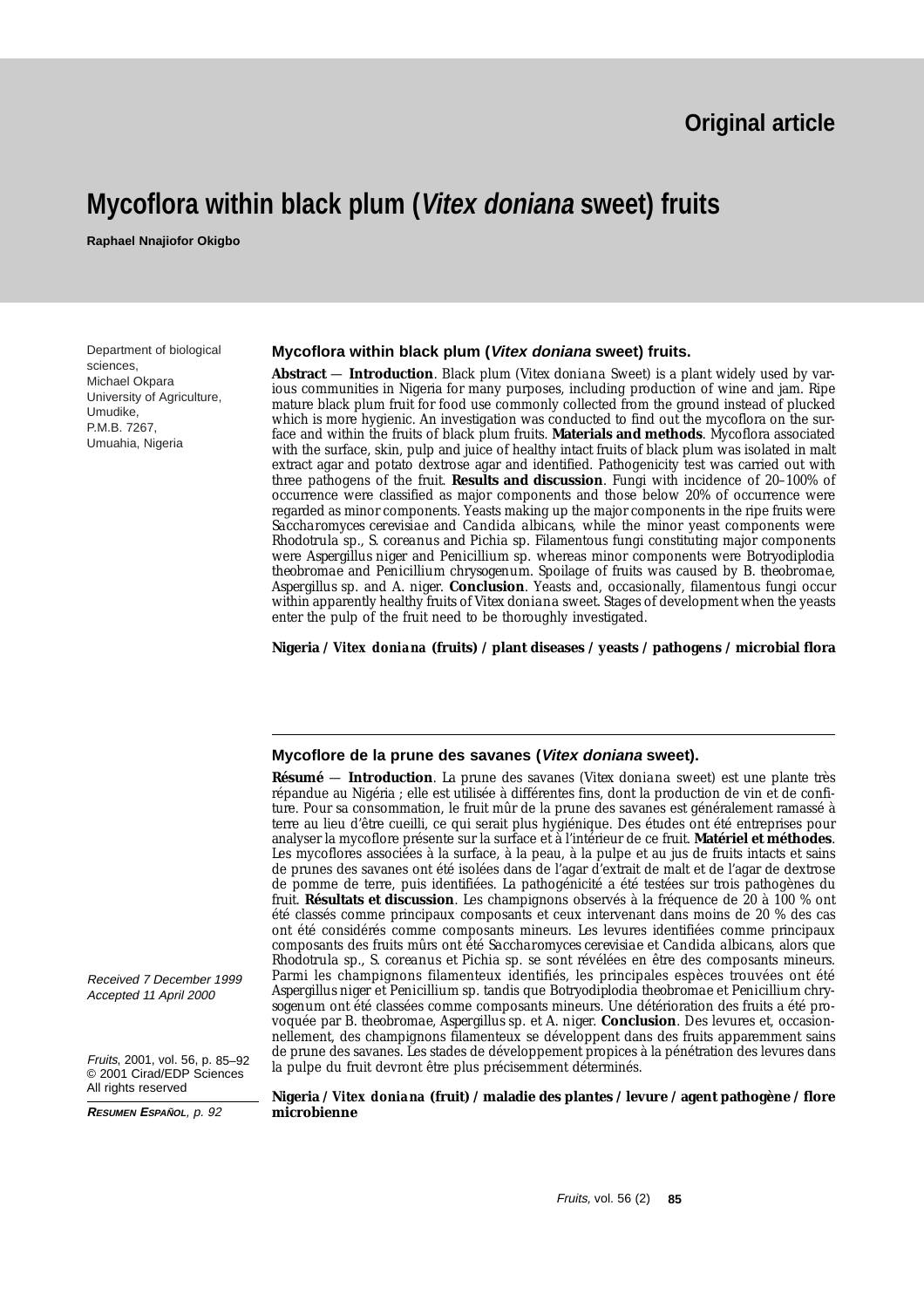# **1. Introduction**

*Vitex doniana* sweet (black plum) of the family Verbanaceae is abundant and widespread in open places, especially in farm land area in savanna regions [1, 2]. With growing emphasis on upgrading traditional plant food resources in Nigeria, there is the need for better understanding of existing plants including the currently underutilized species. *V. doniana* represents one of our neglected untapped forest resources [3].

Fruits play an important role in the diet of many people in the tropics providing essential minerals and vitamins and adding flavor, color and variety to what would otherwise be a monotonous carbohydrate-rich diet. They also contribute protein and calories. Economic losses caused by postharvest diseases are heavier than is generally realised because fresh fruits and vegetables deteriorate in unit value while passing from the field at harvest to the consumer [4–5]. *Vitex doniana* is a plant widely used by various communities in Nigeria for many purposes [3, 6]. The wine produced locally using rural dwellers' technology is of immense social and nutritional significance [7]. Black plum fruit has been fermented to produce wine of high palatable quality and good flavor [7] and jam has also been produced from the fruit [6].

The tissue of normal healthy fruits is generally, without experimental evidence, considered to be sterile [8]. However, some workers have reported the occurrence of bacteria within fresh, healthy cucumbers and tomatoes [9, 11]. The potential for faecal and other forms of contamination of the surface of fruits is very high in developing countries due to the generally poor standard of sanitation. Ripe mature black plum fruit for food use commonly collected from the ground instead of plucked which is more hygienic. It is desirable in this study to know both the surface mycoflora and mycoflora within the fruits with a view controlling the rot causing organisms. The present study will contribute to knowledge of the important subject of fruit hygiene in Nigeria. This paper reported mycoflora both

on the surface and within the fruits of black plum.

## **2. Materials and methods**

## **2.1. Collection of samples and storage**

Black plum (*Vitex doniana*) ripe fruits were collected from the rain forest zone of Ojoto in Eastern Nigeria. Harvesting was done by picking ripe fruits that fell on the ground, and by placing ripe and unripe branches from the plant into sterile polyethylene bags; they were used the next day. The ripe fruits were known by their black colors and softness. Collections were done from August to November 1990, with a daily temperature of  $28 \pm 2$  °C and samples were stored in the refrigerator at 4 °C for 1 or 2 d before analysis. The fruit was not treated with any pesticide before storage.

# **2.2. Isolation, characterization and identification of microflora**

Microorganisms were isolated from the extracted juice, pulp, skin and washings from the skin. Five serial dilutions of the juice and the skin wash were prepared using sterile peptone water, plated on yeast malt extract agar (Difco) and potato dextrose agar, and incubated at 28 °C for 48 h. The identification of yeasts and filamentous fungi was done using standard procedures [12–16].

## **2.3. Determination of microorganisms on the skin**

Ten fruits of black plum harvested from the plant were transferred into a sterile 2-L flask containing 0.5 L sterile distilled water. The fruits were then washed by shaking the contents of the flask vigorously, several times. The wash was transferred into another empty sterile 1-L flask. Three serial dilutions  $(1 \times 10^{-3}$  dilution) were prepared and spread-plated on yeast extract-malt extract agar (acidified) for yeast, and potato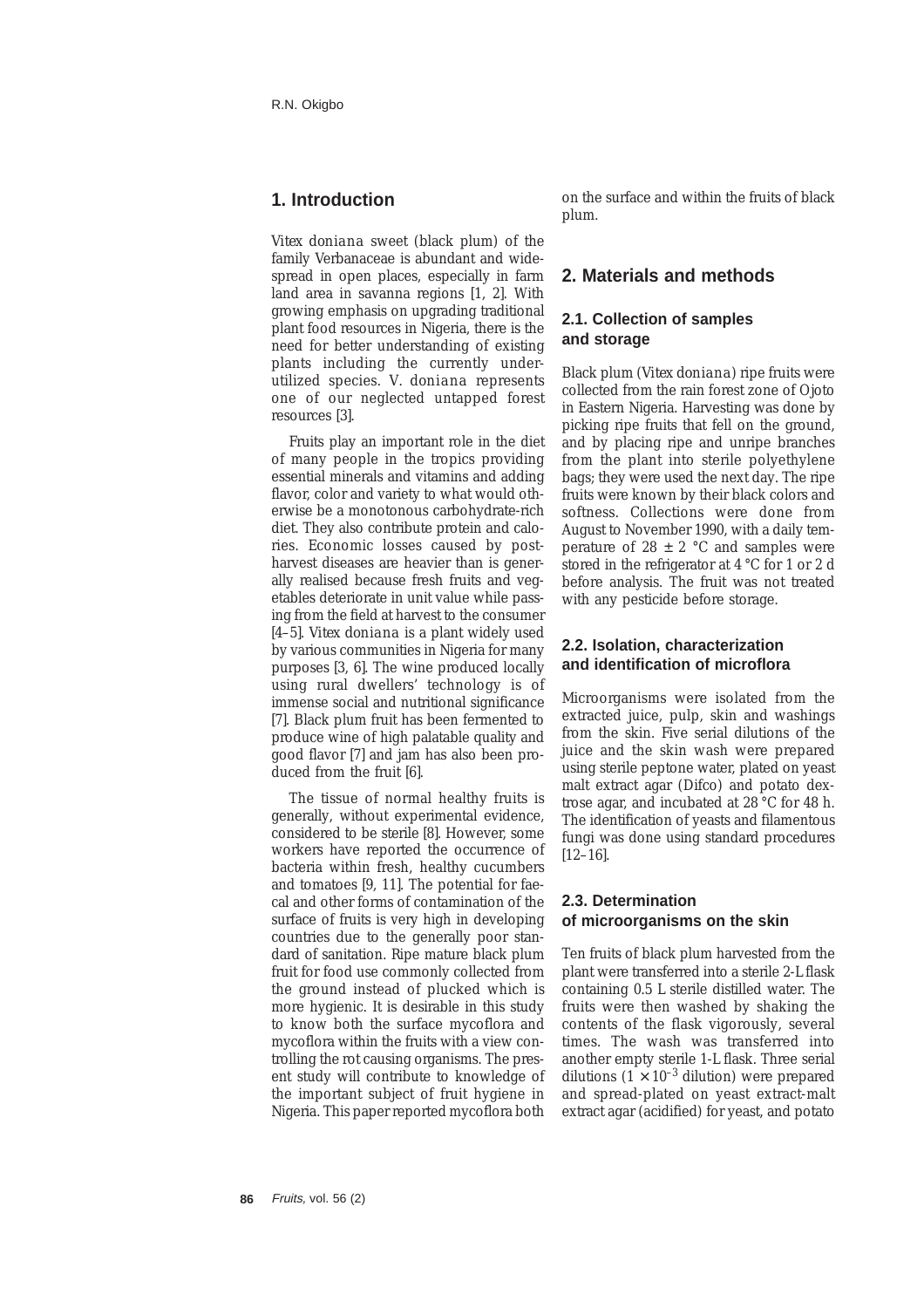dextrose agar with streptomycin incorporated for moulds. This procedure was mainly for the determination of the microflora on the surface of the skin.

For the determination of the microflora inside the skin, sterile gloves were worn and with the aid of a sterile forcep the skin of the washed fruit was peeled off into a sterile petri dish. Discs of the peeled skins were then made with the aid of a sterile cork borer (1 cm in diameter). The discs were dried on the sterile filter papers and plated on appropriate media as employed for the skin wash. Duplicate plates were used and three discs were plated on each. Incubation was at  $28 \pm 2$  °C for 3 d for yeast and moulds. This method was also used for ripe fruits collected from the ground and for unripe fruits plucked from the top of the tree.

#### **2.4. Pulp microorganisms**

Ten fruits were washed thoroughly with a sterile water after which the surface of the skin was sterilized with 70% ethanol. With the aid of sterile forceps, strips weighing 1 g each of the pulp of two fruits were obtained aseptically and put separately into sterile test tubes containing 9 mL sterile peptone water, and shaken vigorously. One mL of each washing was then serially diluted  $(1 \times 10^{-4}$  dilution) using sterile peptone water, and 0.1 mL plated on the above mentioned media. Smaller strips of the washed pulps were then made and plated (three strips to a plate). Pulps from each fruit were plated separately. Control plating was with sterile peptone water. This was done for ripe fruits collected from the ground and those from the top of the plant.

## **2.5. Juice microflora**

About 3 mL of the fruit juice were expressed from one of the washed fruits. Before juice extraction, the outer skin was surfacesterilized with 70% ethanol. The juice was expressed through a tiny opening at the fruit's tip into a sterile test tube. Serial dilution  $(1 \times 10^{-3})$  was done on one mL of the juice, using sterile peptone water, and 0.1 mL was plated on the above media.

Control plating was with sterile peptone water. This was done for ripe and unripe fruits.

#### **2.6. Isolation of microogranisms**

From the above plates, distinct colonies were picked and subcultured on the different media for purity.

## **2.7. Identity of air borne microorganisms**

The identity of air borne microorganisms in the inoculating room was determined by exposing plates of potato dextrose agar and yeast extract-malt extract agar for 6 h. Triplicates were made of the agar plates.

## **2.8. Pathogenicity test**

The cultures of fungi isolated from infected tissue of the fruit of *Vitex doniana* were all used for this study. The fungi used for this test were *Aspergillus niger, Aspergillus* sp. and *Botryodiplodia theobromae.* The spore suspension was prepared by centrifuging and resuspending the spores in three changes of sterile distilled water. The healthy black plum fruits that were used for the pathogenicity test were surface-sterilized with 70% ethanol and then cleaned with sterile distilled water. The surface of the skin was either sprayed with the spore suspension from fungus using rocking sprayer or a cork borer was used to bore a hole in the ripe and unripe fruits and spore suspension inoculated inside. The inoculum was 5 mL of conidial suspension of 30,000 spores  $\times$  mL<sup>-1</sup> prepared in potato dextrose broth (PDB) from 5-d old PDA culture of a text fungus.

Three replicates of the experiment were set up on different laboratory benches at room temperature  $(28 \pm 2 \degree C)$ . Healthy ripe and unripe fruits were sprayed with sterile distilled water and set aside as control. All the fruits used were covered with sterile cellophane bags for 2 d to allow the spores to establish and were thereafter exposed to natural conditions. The fruits were inspected daily to check for symptoms of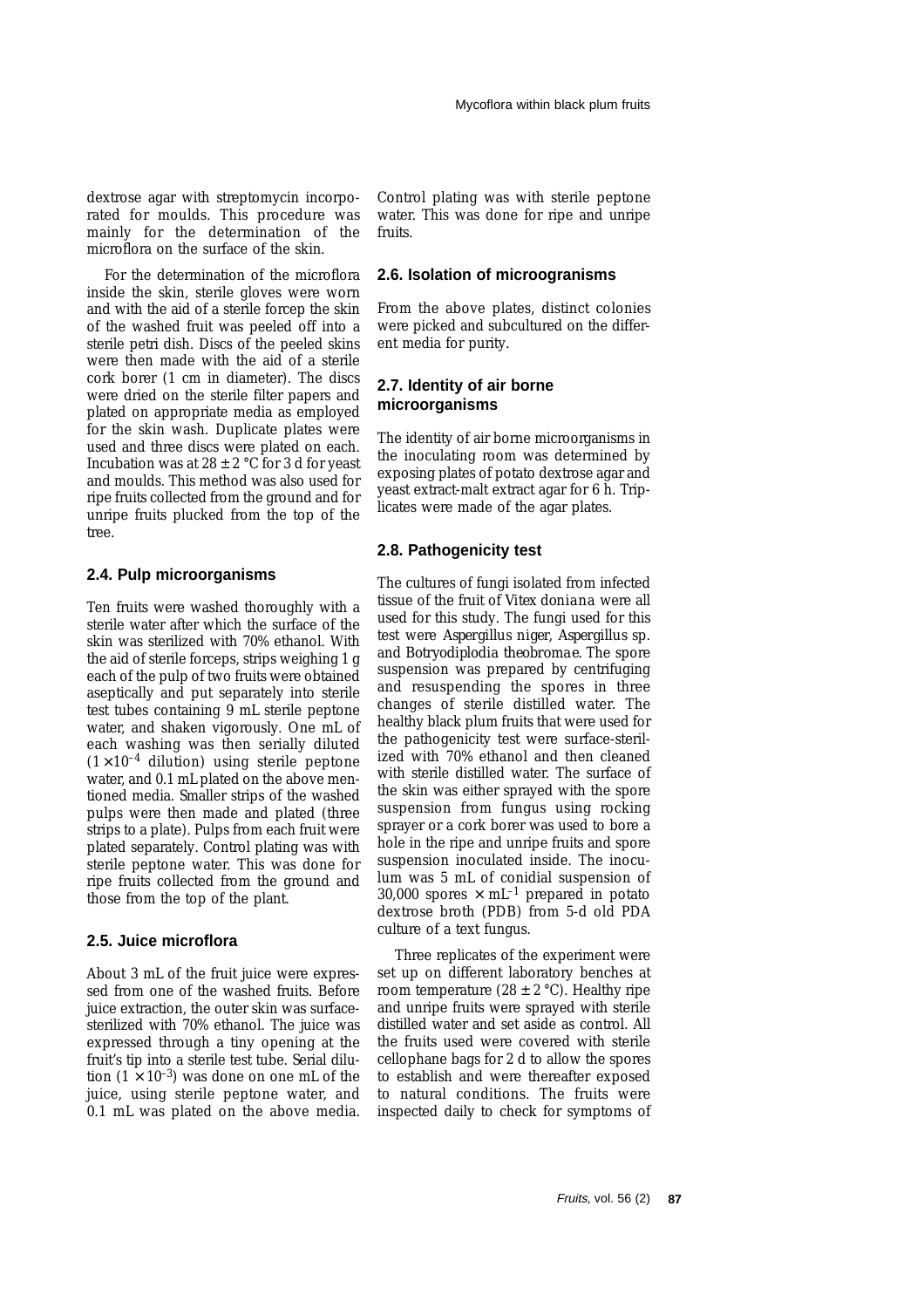disease development or any other effect of the pathogen. Pieces of affected tissues removed from the edge of resulting symptoms were plated on potato dextrose agar (PDA) for reisolation and reidentification of the causal organisms with the aid of manuals [13–15].

# **3. Results**

## **3.1. Effects of storage on fruits**

The fruits of *Vitex doniana* that were collected and stored for 14 d in the refrigerator remained in good condition, but there was a slight change in the colour of the epicarp. The fruits stored in a frozen state exhibited cracking and, on thawing, there was an increase in the intensity of the color; the color changed from light brown to deep brown and the fruits became softer.

## **3.2. Mycoflora of Vitex doniana fruit**

Fifteen isolates were obtained from the skin, pulp and juice. The skin wash of fruits collected from the ground had the highes microbial

counts for moulds  $(3 \times 10^2 \text{ colony forming})$ units  $\times$  mL<sup>-1</sup>) and for yeasts  $5 \times 10$  yeast cells  $\times$  mL<sup>-1</sup>). The fruits collected from the tree had mould counts of  $1 \times 10^2$  cfu  $\times$  mL<sup>-1</sup> and yeasts,  $2 \times 10$  cells  $\times$  mL<sup>-1</sup>.

The microflora of the fruits were divided into groups on the basis of percentage incidence of the yeast and filamentous fungi *(tables I–III )*. The major yeast or filamentous fungus components had a minimum incidence of 20% while those which had less than 20% incidence were designated a "minor yeast component". Incidence was expressed as percentage of replicate peels or parts of a treatment group from which a given fungus was isolated.

The dominant moulds found on the surface of fruits collected from the ground were *Aspergillus niger, Fusarium miniliforme* and *Botryodiploidia theobromae.* The minor components of filamentous fungi were *Aspergillus* sp., *Rhizopus stolonifer, Penicillium chrysogenum* and *Mucor* sp*.* The major yeast components were *Saccharomyes cerevisiae, Pichia* sp. and *Torulopsis* sp. The minor yeast components were S*chizosaccharomyces* sp.*, Candida albicans* and *Rhodotorula* sp.

### **Table I.**

Yeasts and filamentous fungi found on ripe black plum fruits (Vitex doniana) collected from the ground underneath the plant.

| Part of fruits | Yeast constituting                                       |                                                                | Filamentous fungus constituting                                        |                                                                                |
|----------------|----------------------------------------------------------|----------------------------------------------------------------|------------------------------------------------------------------------|--------------------------------------------------------------------------------|
|                | Major components<br>20-100% incidence                    | Minor components<br>$<$ 20% incidence                          | Major components<br>20-100% incidence                                  | Minor components<br>> 20% incidence                                            |
| Surface        | Saccharomyces cerevisiae<br>Pichia sp.<br>Torulopsis sp. | Schizosaccharomyces sp.<br>Candida albicans<br>Rhodotorula sp. | Aspergillus niger<br>Fusarium moniliforme<br>Botryodiplodia theobromae | Aspergillus sp.<br>Rhizopus stolonifer<br>Penicillium chrysogenum<br>Mucor sp. |
| <b>Pulp</b>    | Torulopsis sp.<br>Saccharomyces cerevisiae               | Schizosaccharomyces sp.                                        | Botryodiplodia theobromae                                              | Rhizopus stolonifer<br><b>Fusarium moniliforme</b>                             |
| Juice          | Saccharomyces cerevisiae                                 | Torulopsis sp.                                                 |                                                                        | Penicillium sp.<br>Aspergillus niger                                           |
| <b>Skin</b>    | Saccharomyces cerevisiae                                 | Candida albicans<br>Schizosaccharomyces sp.                    | <b>Fusarium moniliforme</b><br>Botryodiplodia theobromae               |                                                                                |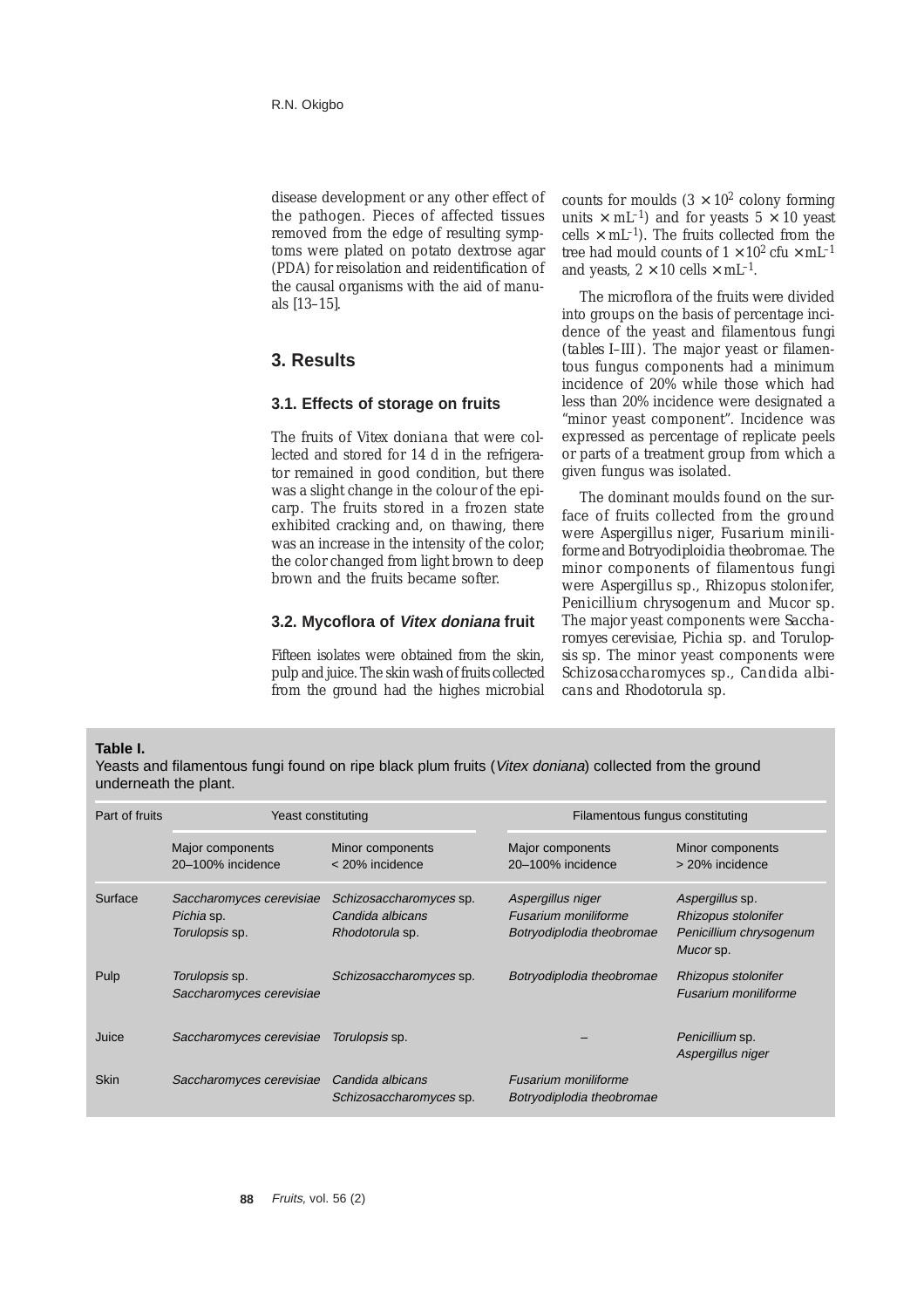#### **Table II.**

Yeasts and filamentous fungi found on ripe black plum fruits (Vitex doniana) collected on top of the tree.

| Part of fruits | Yeast constituting                           |                                                    | Filamentous fungus constituting       |                                                      |
|----------------|----------------------------------------------|----------------------------------------------------|---------------------------------------|------------------------------------------------------|
|                | Major components<br>20-100% incidence        | Minor components<br>$<$ 20% incidence              | Major components<br>20-100% incidence | Minor components<br>> 20% incidence                  |
| <b>Skin</b>    | Saccharomyces cerevisiae                     | Candida albicans                                   |                                       | Fusarium moniliforme                                 |
| Surface        | Saccharomyces cerevisiae<br>Candida albicans | Rhodotorula sp.<br>Saccharomyces coreanus          | Aspergillus niger                     | Botryodiplodia theobromae                            |
| Pulp           | Saccharomyces cerevisiae                     | Saccharomyces coreanus<br>Candida albicans         |                                       | Penicillium chrysogenum<br>Botryodiplodia theobromae |
| Juice          |                                              | Saccharomyces cerevisiae<br>Saccharomyces coreanus |                                       | Penicillium chrysogenum                              |
| <b>Skin</b>    | Saccharomyces cerevisiae                     | Candida albicans<br>Pichia sp.                     | Penicillium sp.                       |                                                      |

The major component of moulds in the pulp was *B. theobromae.* The minor mould components were *Rhizopus stolonifer* and *Fusarium moniliforme.* The pulp of fruits collected from the ground had the major yeast components as *Torulopsis* sp. and *S. cerevisiae* while the minor yeast component was *Schizosaccharomyces* sp.

The juice had *S. cerevisiae* as a major yeast component and *Torulopsis* sp. as minor. *Penicillum* sp. and *Aspergillus niger* were found as minor mould components.

The moulds found in the skin had more than 20% incidence and these were *Fusarium moniliforme* and *Botryodiplodia theobromae.* The dominant yeast was *S. cerevisiae* and the minor yeast components were *Candida albicans* and *Schizosaccharomyces* sp. *(table I )*.

The surface of the ripe fruits plucked from the top of the tree had lesser microorganisms than the ones collected from the ground (*table II*). The dominant yeasts on the surface were *Saccharomyces cerevisiae* and *Candida albicans.* The minor yeast components were *Rhodotorula* sp. and *Saccharomyces coreanus. Aspergillus niger* was the major components while *Botryodiplodia theobromae* was a minor

component. The pulp had *S. cerevisiae* occuring in large numbers while the minor yeast components were found to be *Candida albicans* and *S. coreanus.* The incidence of occurrence of filamentous fungi was less than 20% and the fungi found were *Penicillium chrysogenum* and *B. theobromae.* The fruit juice had *S. cerevisiae* and *S. coreanus* occuring in less than 15% incidence, also the only filamentous fungus found was *P. chrysogenum* which occurred as a minor component. The skin had only *S. cerevisiae* as a major yeast component while *Candida albicans* and *Pichia* sp. occurred as a minor components. The mould found was *Penicillium* sp*.* which occurred in large numbers.

The surface of the unripe fruit had *Rhodotorula* sp. and *Pichia* sp. as minor yeast components (*table III*). The filamentous fungi that occurred at above 20% frequency were *Aspergillus niger* and *Rhizopus stolonifer.* The minor fungus components were *Penicillium chrysogenum* which was found in the pulp and skin. The juice also contained *Rhodotorula* sp. as a minor yeast component and *Penicillium* sp. occurred as a minor component.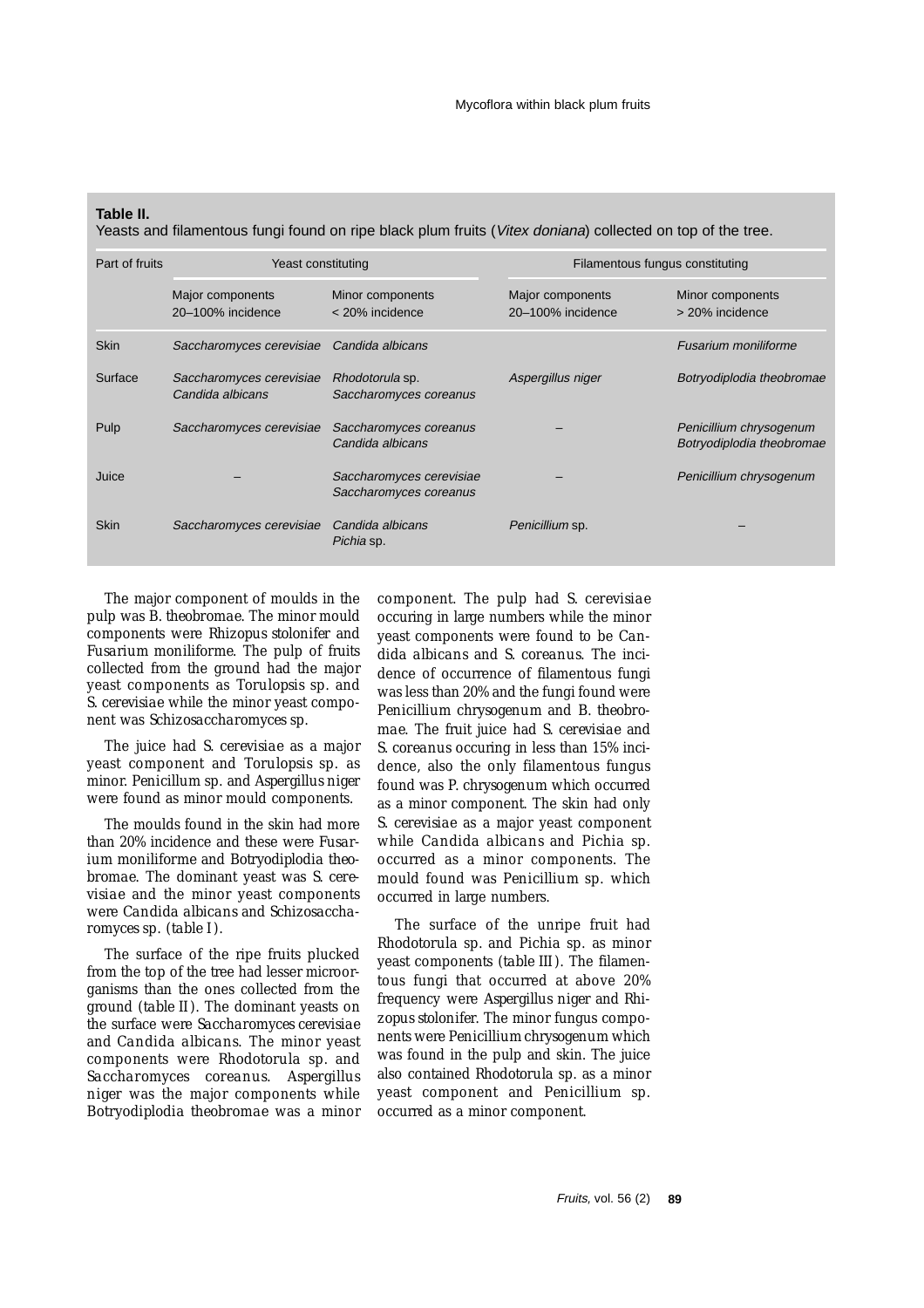#### **Table III.**

Yeasts and filamentous fungi found on different parts of unripe black plum fruits (Vitex doniana).

| Part of fruits | Yeast constituting                    |                                       | Filamentous fungus constituting          |                                     |
|----------------|---------------------------------------|---------------------------------------|------------------------------------------|-------------------------------------|
|                | Major components<br>20-100% incidence | Minor components<br>$<$ 20% incidence | Major components<br>20-100% incidence    | Minor components<br>> 20% incidence |
| Surface        |                                       | Rhodotorula sp.<br>Pichia sp.         | Aspergillus niger<br>Rhizopus stolonifer | Penicillium chrysogenum             |
| Pulp           |                                       | Rhodotorula sp.                       |                                          | Penicillium chrysogenum             |
| Juice          |                                       | Rhodotorula sp.                       |                                          | Penicillium sp.                     |

## **3.3. Pathogenicity test**

The result of the pathogenicity test showed that the necrotic spots found on the skin of the fruits were caused by *Botryodiplodia theobromae*. The skin showed a light brown lesion which later developed dark brown spots. The results with unripe mature fruit showed an anthracnose. The lesion on the unripe skin of the fruit were circular at first but, later, became irregular in shape and involved the entire surface of the affected fruit. The lesion on the fruit first appeared as a small yellow spot which later enlarged and turned light brown. The ripe fruits infected with *Aspergillus niger* and *Aspergillus* sp*.* showed fruit rot. There was decaying of the fruit due to the fungi.

# **4. Discussion**

The fruits of black plum are seasonal in nature and the microflora associated with plum fruits were grouped according to their percentage incidence. Filamentous fungi constituted the major microflora on the epidermis of the black plum fruits that were collected from ground. This may be due to the rich soil fungal flora of the field where fruits were collected. The fruits collected on top of the tree showed that yeasts were the major components of the epidermis. Although no attempt was made to ascertain the reason for the high density of the yeast types, it is probable that the organisms constitute a major component of the air microflora in the field and the fruits served as a good substrate for the yeasts. Local variations of microorganisms on the fruits were expected because of the differences in location and dissimilarities in the conditions under which the fruits were found.

The microbial count results showed there were more than three times yeasts on the ripe fruits, epidermis than on unripe fruits. The richness of ripe fruits in species diversity and the population density of yeast could be due to changes in sugar content as the fruit ripens [17] or changes in animal visitors to the fruits. Apart from ants and other insects, rats and other mammals are usually attracted by the beautiful black color of a ripe fruit [3]. Comparing the percentage incidence of the yeasts found on the epidermis of the ripe and unripe fruits, it seems that *Rhodoturala* sp. is the major inhabitant of the surface. Reports of some workers [18] showed that many microorganisms found on the fruit surface occurred on the flowers of the plants. It is probable that insects that pollenate the flowers influence the composition of the microflora on fruits. *Botryodiplodia theobromae* was isolated mostly on the parts of the fruit skin that have necrotic spots. *B. theobromae* has been reported to cause necrotic spots on the fruits and leaves of some plants. The pathogenicity test carried out showed that *B. theobromae, Aspergillus niger* and *Aspergillus* sp*.* were found in greater numbers in the fruits which appeared to have suffered fungal attack than in those fruits that appeared quite healthy. *Aspergillus niger, Aspergillus* sp.*, Rhizopus stolonifer,*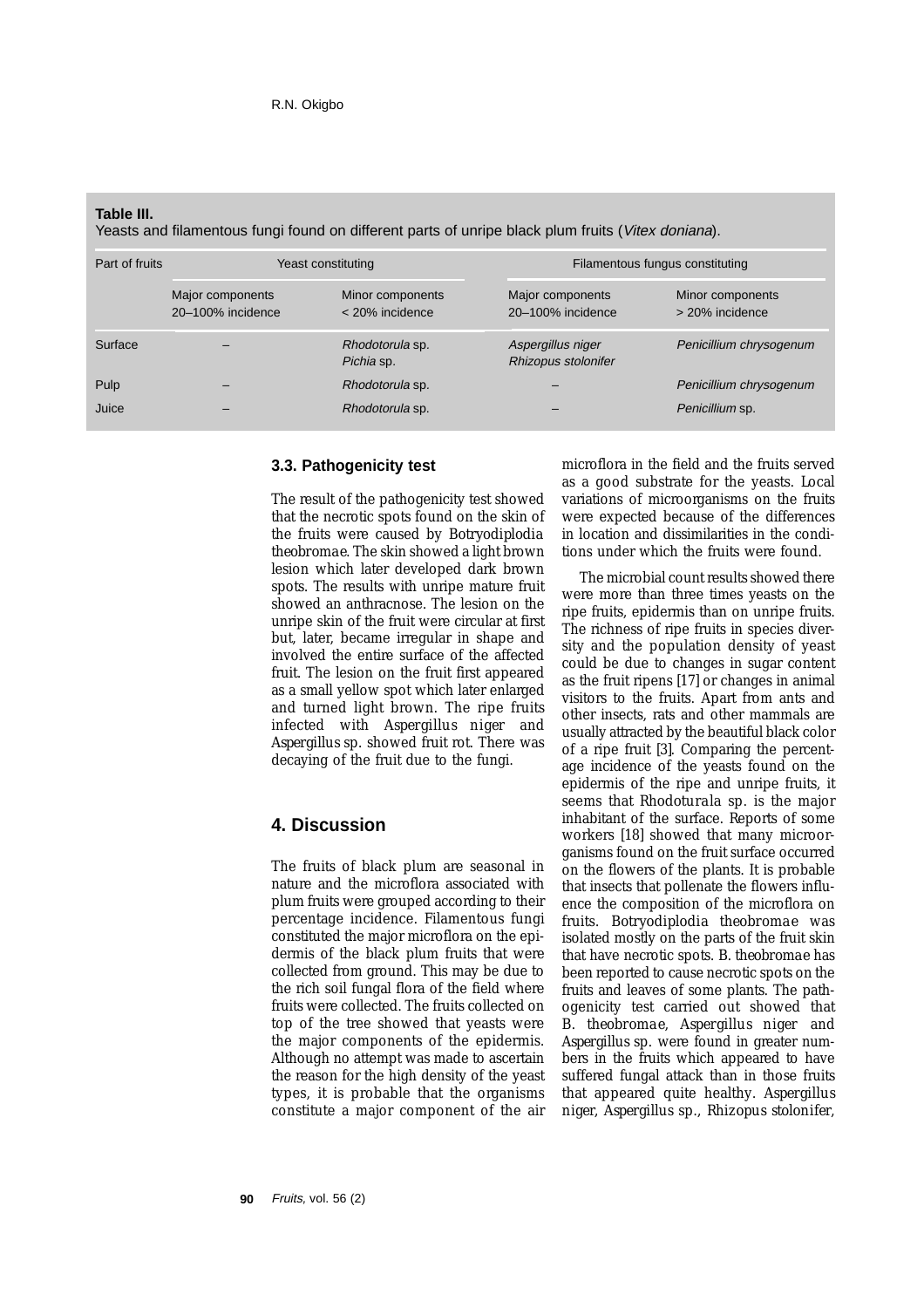and *Mucor* sp*.,* which are common laboratory contaminants, were isolated from the fruits. The source of these microorganisms could be the atmosphere from where the fruits were collected. The air microflora within the laboratory revealed the presence of *Aspergillus* sp. and *Rhizopus stolonifer* in abundance.

Previous works showed that the juice from fruits of black plum infected with *Aspergillus niger* decreased in protein content, pH, ascorbic acid and total sugars in infected fruit [5]. However, the titratable acidity of infected juice increased and this was attributed to microorganisms utilizing the nutrients for metabolism. The increase in titratable acidity was usually as a result of conversion of the sugars into organic acids by the microorganisms and this led to a decrease in the pH [5].

The results reported in our work show that in addition to bacteria, yeasts and, occasionally, filamentous fungi can be present within fruits. The occurrence of microorganisms in healthy fruits have been reported [11] and no information is yet available concerning their location, method of entry nor their function [11]. Internal infection of fruits could be due to contamination of the gynoecium by yeasts and filamentous fungi from air-borne infection or insect carrier during pollination [19]. During fruit growth and development, the microorganisms become sealed in.

## **5. Conclusion**

Within the limits of the precautions taken in these experiments, it can be concluded from the results obtained that yeasts and, less frequently, fungi occur within apparently healthy fruits. There were more yeasts on ripe fruits' epidermis than on unripe fruits and black plum fruits also suffer fungal attacks. However, fruits need to be tested at various stages of development to determine when the fungi entered the pulp. Also, the mycoflora of the soil around the fruits need to be investigated and the pathogenic fungi should be grown at 37 °C to ascertain whether they are pathogenic to humans.

#### **References**

- [1] Keay R.W.J., Onochie C.F.N., Stanfield D.P., Nigerian trees II, Federal Department of Forest Research, Ibadan, Nigeria, 1964, pp. 432–434.
- [2] Nielsen M.S., Introduction to the flowering plants of West Africa, Univ. London Press Ltd., London, 1965.
- [3] Okigbo R.N., Microflora and the production of wine from Vitex doniana sweet, thesis, Univ. Benin, Nigeria, 1988, 100 p.
- [4] Anonymous, Post harvest food losses in developing countries, Natl. Acad. Sci., Washington, D.C., USA, 1978.
- [5] Ekundayo C.A., Okigbo R.N., The effect of pathogenic fungi on the nutritional value of the black plum (Vitex doniana), Nigeria J. Bot. 4 (1991) 61–68.
- [6] Alabo A.A., Utilization of black plum (Vitex doniana) fruit in jam production, in: Elemo G.N. (Ed.), Proceedings 23rd Annual Nigerian Institute of Food Science and Technology Conference, Raw materials and Development Concil, Maitama, Abuja, Nigeria, 25–27 October 1999, pp 270–272.
- [7] Okigbo R.N., Emoghene A.O., Osuinde M.I., Fermentation of black plum (Vitex doniana sweet) for production of wine, Nigerian J. Sci. Environ. 1 (1998) 69–76.
- [8] Allen E.K., Allen C.N., Biochemical and symbiotic properties of the Rhizobia, Bacterial. Rev. 14 (1950) 273–330.
- Tervet J.W., Hollis J.P., Bacteria in the storage organs of healthy plants, Phytopathology 38 (1948) 960–967.
- [10] Hollis J.P., Bacteria in healthy potato tissue, Phytopathology 41 (1951) 350–366.
- [11] Samish Z., Dimant D., Bacterial population in fresh healthy cucumbers, Food Manuf. 34 (1959) 17–20.
- [12] Lodder J., The yeasts. A taxonomic study, 2<sup>nd</sup> ed., North-Holland Publishing Company, Amsterdam, London,1971.
- [13] Barnett H.L., Hunter B.B., Illustrated genera of imperfect fungi, 3<sup>rd</sup> ed., Burges Publishing Company, Minnesota, USA, 1972.
- [14] Raper K.B., Fennel D.I., The genus Aspergillus, Robert E., Krieger Publishing company, New York, USA, 1973.
- [15] Arx J.A.V., The genera of fungi sporulating in pure culture, Strau and Cramer GHH, Germany, 1974.